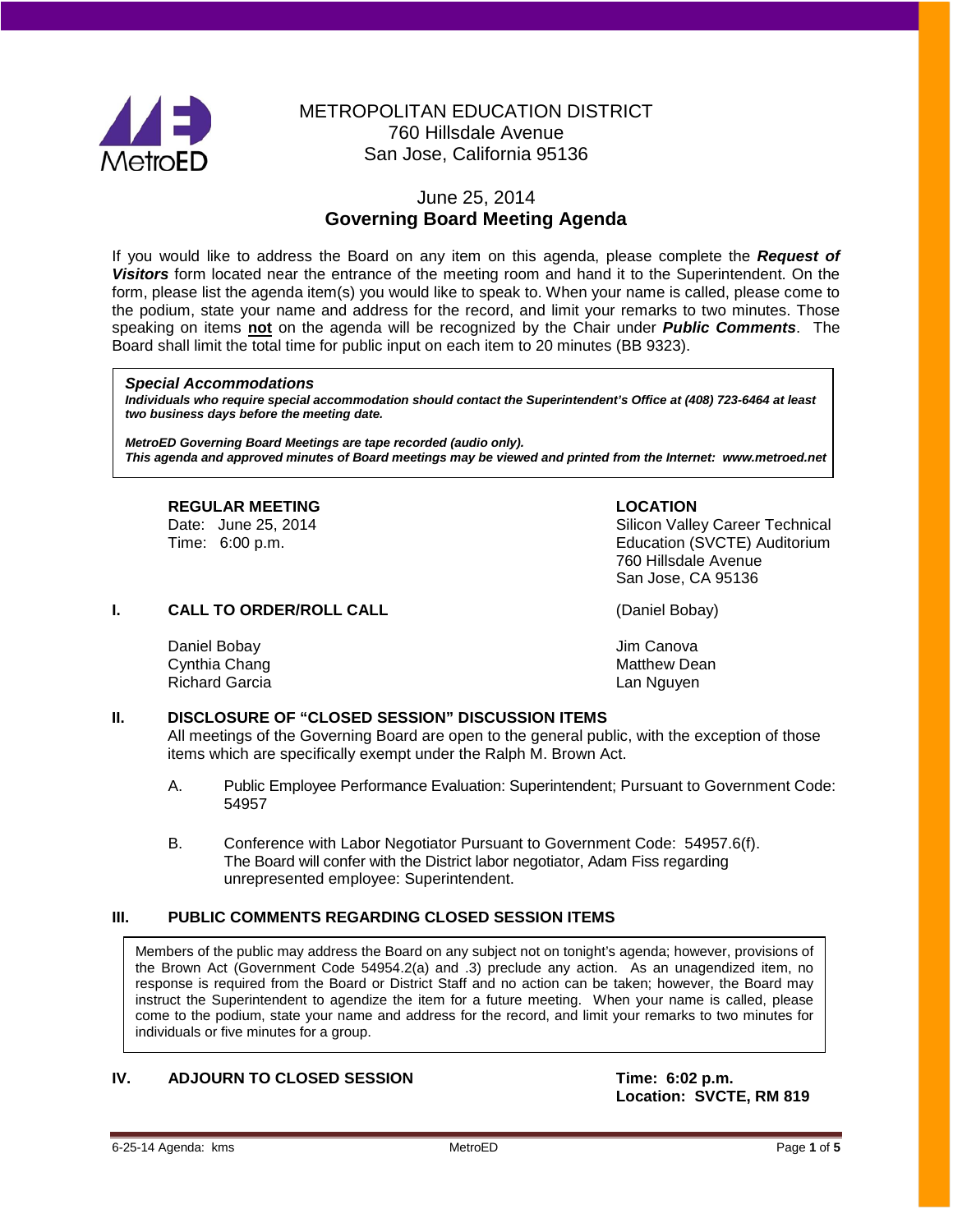| V.    | <b>REGULAR MEETING</b><br><b>Reconvene from Closed Session</b> | Time: 7:00 p.m.<br><b>Location: SVCTE Auditorium</b> |
|-------|----------------------------------------------------------------|------------------------------------------------------|
| VI.   | <b>REPORT OF CLOSED SESSION ACTIONS</b>                        | (Daniel Bobay)                                       |
| VII.  | <b>PLEDGE OF ALLEGIANCE</b>                                    | (Daniel Bobay)                                       |
| VIII. | <b>ADOPT AGENDA</b>                                            | (Daniel Bobay)                                       |
| IX.   | <b>SPECIAL ORDER OF BUSINESS</b>                               | (Alyssa Lynch)                                       |

The Superintendent will update the Board on special projects or may request that individuals be allowed to present an item out of order on the agenda to accommodate their schedules.

# **X. PUBLIC COMMENTS**

*Members of the public may address the Board on any subject not on tonight's agenda; however, provisions of the Brown Act (Government Code 54954.2(a) and .3) preclude any action. As an unagendized item, no response is required from the Board or District Staff and no action can be taken; however, the Board may instruct the Superintendent to agendize the item for a future meeting. When your name is called, please come to the podium, state your name and address for the record, and limit your remarks to two minutes for individuals or five minutes for a group.*

# **XI. CONSENT/ACTION CALENDAR (ACTION)**

**All matters listed under the Consent/Action Calendar and marked with an \*asterisk are considered by the Governing Board to be routine and will be enacted in one motion.** There will be no discussion of these items prior to the time the Board considers the motion, unless members of the Board or the Superintendent request specific items to be discussed and/or removed from the Consent Calendar.

Recommendation: The Superintendent recommends approval of Consent Calendar items \*1 through \*12.

### **BUSINESS AND FINANCIAL FUNCTIONS**

\*1. **Action Item: [Surplus Items](http://fbsd.metroed.net/ksmith/Board_Agenda/06-25-14BoardAgenda/Item-01.pdf) (Joyce Shen)**

Recommendation: That the Governing Board surplus one Sony HDV Camera HDR-FX1.

\*2. **Action Item: [Monthly Financial Update](http://fbsd.metroed.net/ksmith/Board_Agenda/06-25-14BoardAgenda/Item-02.pdf) (Joyce Shen)**

Recommendation: That the Governing Board approve the budget changes included in the Monthly Financial Update for the period ended May 31, 2014.

\*3. **Action Item: [Approve Purchase of New ShoreTel Phone System](http://fbsd.metroed.net/ksmith/Board_Agenda/06-25-14BoardAgenda/Item-03.pdf) (Bob Beaulieu)**

Recommendation: That the Governing Board approve purchase of the ShoreTel telephone system.

### \*4. **Action Item: [Resolution #12-06-25-14](http://fbsd.metroed.net/ksmith/Board_Agenda/06-25-14BoardAgenda/Item-04.pdf) Authorizing Designated Management Personnel to Sign Orders Drawn Upon the Funds of the District (Debbie Fry)**

Recommendation: That the Governing Board approve Resolution #12-06-25-14 authorizing the designated District employees to sign orders drawn upon the funds of the District.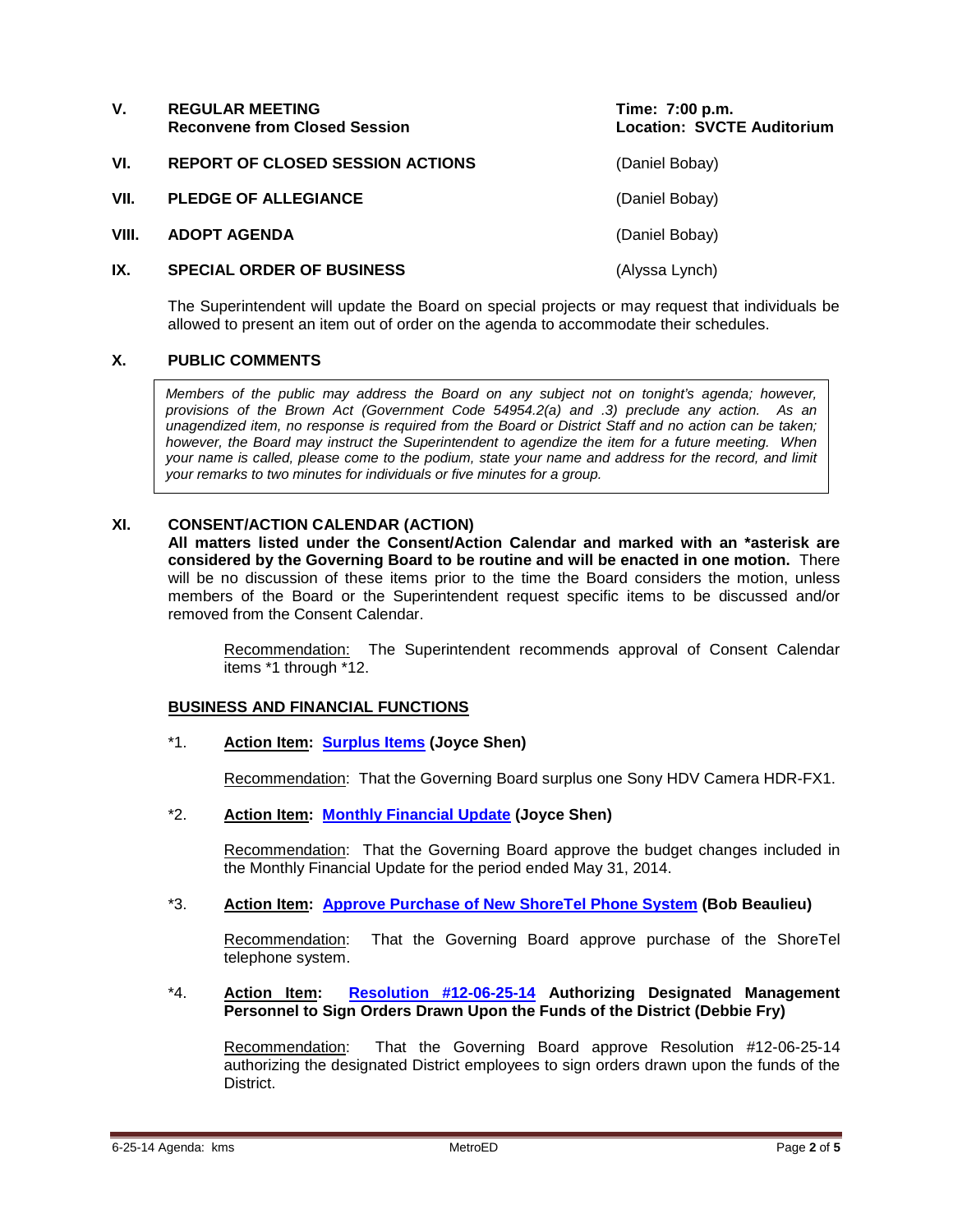# \*5. **Action Item: [Resolution #13-06-25-14](http://fbsd.metroed.net/ksmith/Board_Agenda/06-25-14BoardAgenda/Item-05.pdf) Authorizing Designated Management Personnel to Sign Official Electronic Funds Transfer Forms of the District. (Debbie Fry)**

Recommendation: That the Governing Board adopt the Resolution #14-06-25-14 authorizing the specified individuals to sign all official electronic funds transfer forms on behalf of the District and authorize the filing of said signatures with the County Controllers' Office.

# \*6. **Action Item: [Agreement with Independent Contractor, Rhonda Farber: \\$5,000](http://fbsd.metroed.net/ksmith/Board_Agenda/06-25-14BoardAgenda/Item-06.pdf) (Alyssa Lynch)**

Recommendation: That the Governing Board approve the Independent Contractor Agreement for a Special Services agreement with Rhonda Farber and Metropolitan Education District for the period 7/1/14 to 6/30/15 school year.

#### \*7. **Action Item: [Agreement with Independent Contractor, Roy Blitzer: \\$9,000](http://fbsd.metroed.net/ksmith/Board_Agenda/06-25-14BoardAgenda/Item-07.pdf) (Alyssa Lynch)**

Recommendation: That the Governing Board approve the Independent Contractor Agreement for a Special Services agreement with Roy Blitzer and Metropolitan Education District for the period 7/1/14 to 9/30/14 school year.

# \*8. **Action Item: [Approval of MetroED Funding Agreement with Los Gatos-Saratoga](http://fbsd.metroed.net/ksmith/Board_Agenda/06-25-14BoardAgenda/Item-08.pdf) Joint Union High School District for 2014-15 (Debbie Fry)**

Recommendation: That the Governing Board approve the Funding Agreement for 2014- 15 between Los Gatos-Saratoga Joint Union High School District and MetroED.

### **PERSONNEL FUNCTIONS**

# \*9. **Action Item: [Classified Personnel](http://fbsd.metroed.net/ksmith/Board_Agenda/06-25-14BoardAgenda/Item-09.pdf) (Tom Mullin)**

Recommendation: That the Governing Board approve one promotion, one resignation and four recalls.

\*10. **Action Item: [Revised Job Descriptions:](http://fbsd.metroed.net/ksmith/Board_Agenda/06-25-14BoardAgenda/Item-10.pdf) Coordinator of Adult Programs, Human Resources Systems Specialist, Metals Technology/Welding Teacher, Mobile Applications Design and Computer coding Teacher, Sports Medicine and Kinesiology Teacher (Tom Mullin)**

Recommendation: That the Governing Board approve the revised Job Descriptions for the positions of Coordinator of Adult Programs (Certificated Administrator), Human Resources Systems Specialist (Confidential), and (three CTE Day Contract Teachers) Metal Technology/Welding, Mobile Applications Design and Computer Coding and Sports Medicine and Kinesiology.

### **INSTRUCTIONAL AND STUDENT FUNCTIONS**

\*11. **Action Item: [Approve SVAE Course Titles for 2014-2015](http://fbsd.metroed.net/ksmith/Board_Agenda/06-25-14BoardAgenda/Item-11.pdf) (Susan Glass)**

Recommendation: That the Governing Board approve the list of course titles.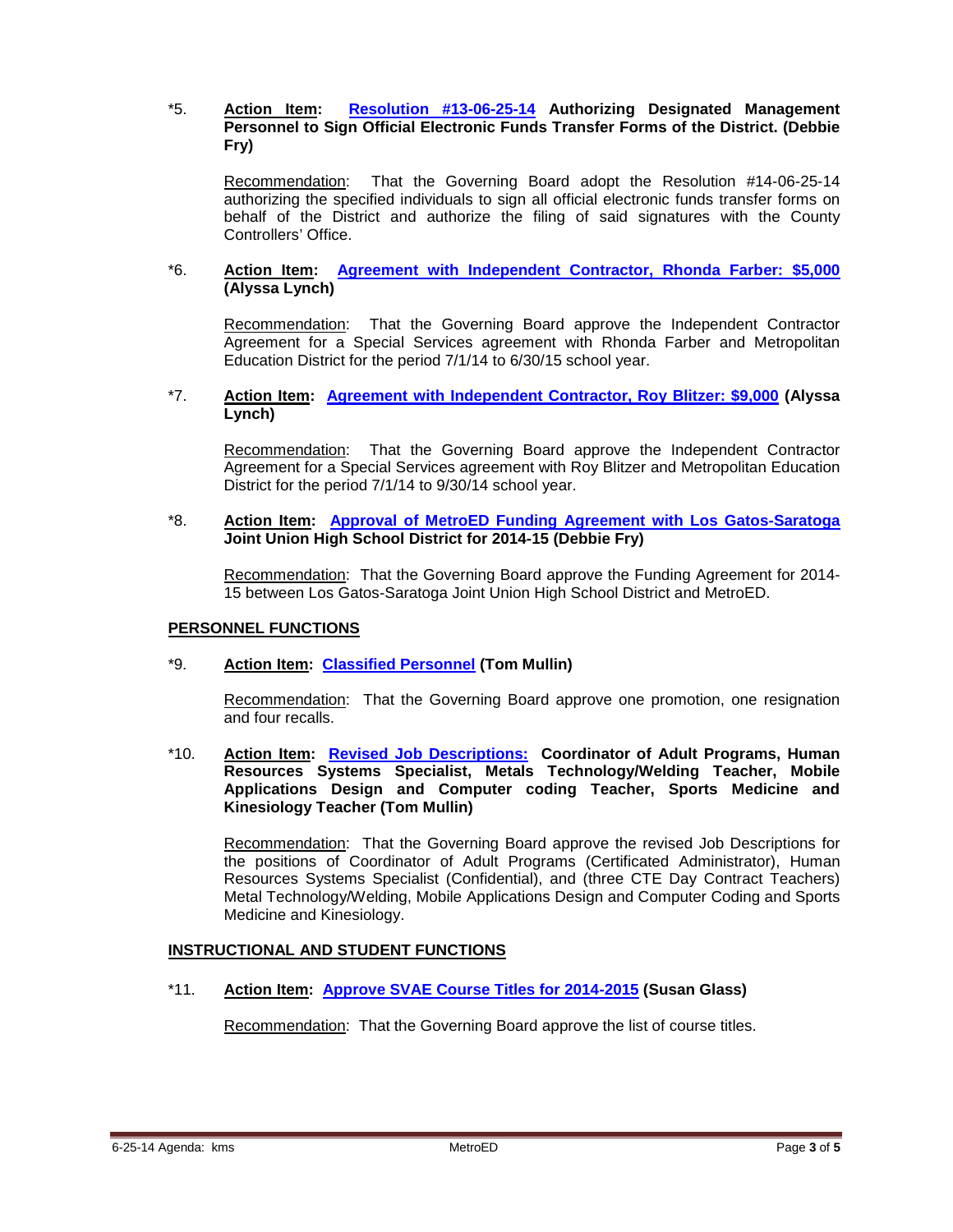# \*12. **Action Item: [Approve 2014-15 Revised School Calendar](http://fbsd.metroed.net/ksmith/Board_Agenda/06-25-14BoardAgenda/Item-12.pdf) (Tom Mullin)**

Recommendation: That the Governing Board approve the revised school calendar for the Metropolitan Education District for the 2014-15 school year.

# **END OF CONSENT ITEMS**

# **XII. INFORMATION ITEMS**

13. **Information Item: [Quarterly Investment Report as of 03/31/2014](http://fbsd.metroed.net/ksmith/Board_Agenda/06-25-14BoardAgenda/Item-13.pdf) (Joyce Shen)**

Recommendation: That the Governing Board review the MetroED Board Investment Report.

### 14. **Information Item: [Legislative Update](http://fbsd.metroed.net/ksmith/Board_Agenda/06-25-14BoardAgenda/Item-14.pdf) (Alyssa Lynch)**

Recommendation: That the Governing Board receive the Legislative Update information.

# **END OF INFORMATION ITEMS**

#### **XIII. ACTION ITEMS AND REPORTS**

### **BOARD AND ADMINISTRATIVE FUNCTIONS**

15. **Action Item: [Superintendent's Employment Contract](http://fbsd.metroed.net/ksmith/Board_Agenda/06-25-14BoardAgenda/Item-15.pdf) (Alyssa Lynch)**

Recommendation: That the Governing Board approve the Agreement between Metropolitan Education District and Superintendent Alyssa Lynch.

# 16. **Action Item: [Annual Board Retreat](http://fbsd.metroed.net/ksmith/Board_Agenda/06-25-14BoardAgenda/Item-16.pdf) (Alyssa Lynch)**

Recommendation: That the Governing Board set the date of Thursday, July 31, 2014 from 11:00 a.m. - 3:00 p.m. for the Board retreat and provide direction to the Superintendent on agenda items.

### **BUSINESS AND FINANCIAL FUNCTIONS**

#### 17. **Action Item: [Adopt MetroED's 2014-15 Local Control Accountability \(LCAP\)](http://fbsd.metroed.net/ksmith/Board_Agenda/06-25-14BoardAgenda/Item-17.pdf) (Debbie Fry)**

Recommendation: That the Governing Board adopt MetroED's 2014-15 Local Control Accountability (LCAP).

# 18. **Action Item: [Adopt 2014-15 Budgets](http://fbsd.metroed.net/ksmith/Board_Agenda/06-25-14BoardAgenda/Item-18.pdf) (Joyce Shen)**

Recommendation: That the Governing Board adopt the proposed budget for fiscal year 2014-15.